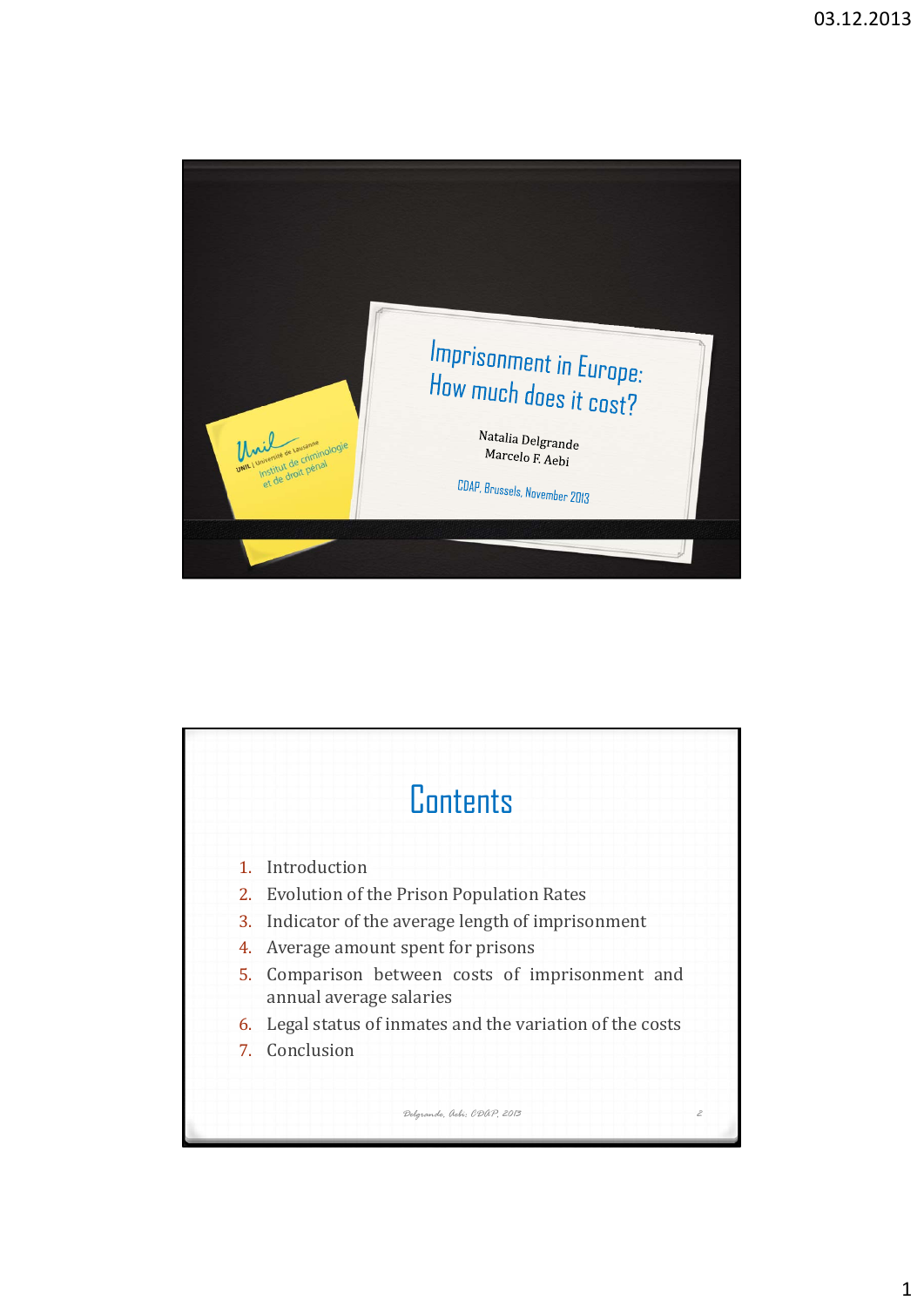

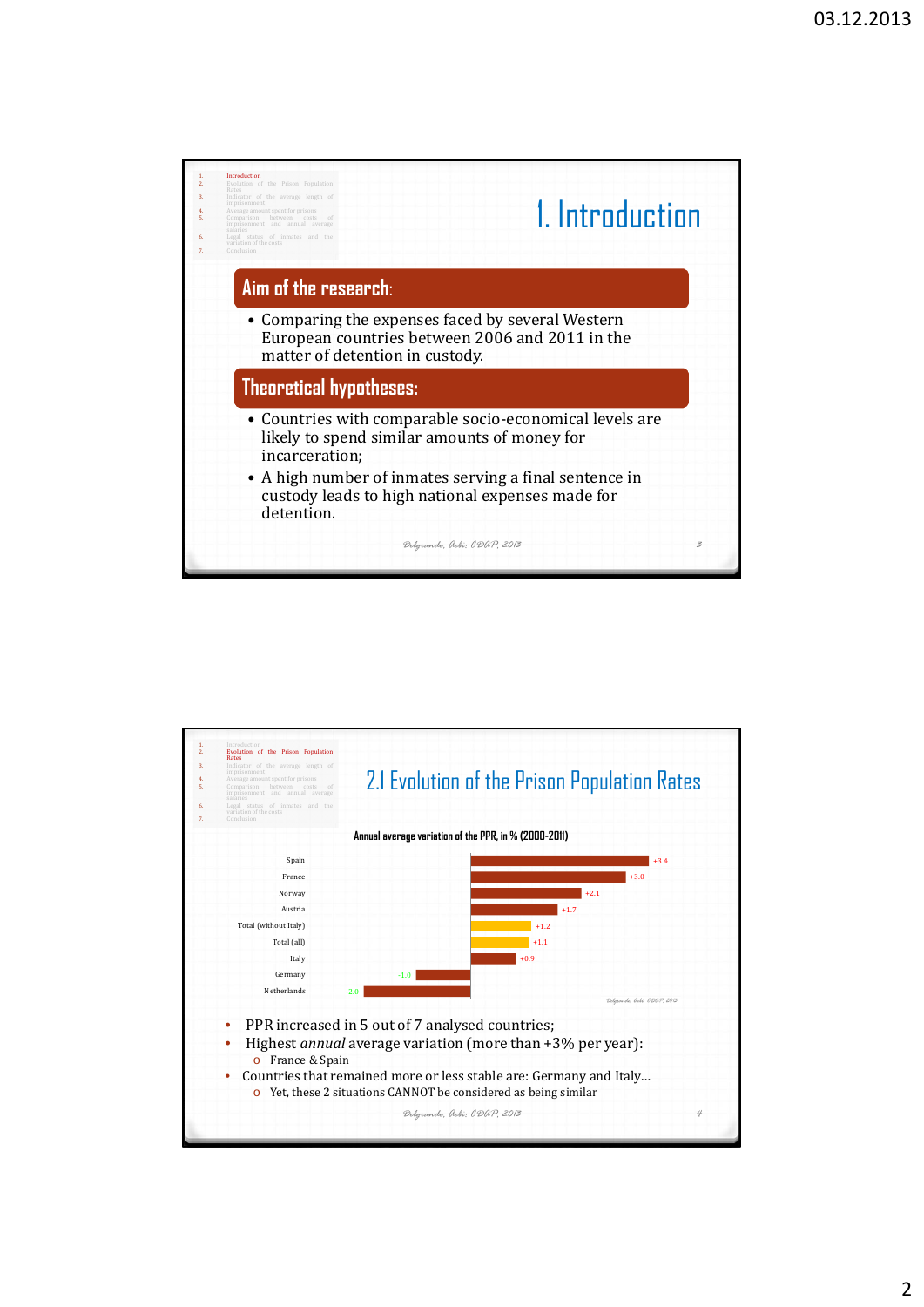

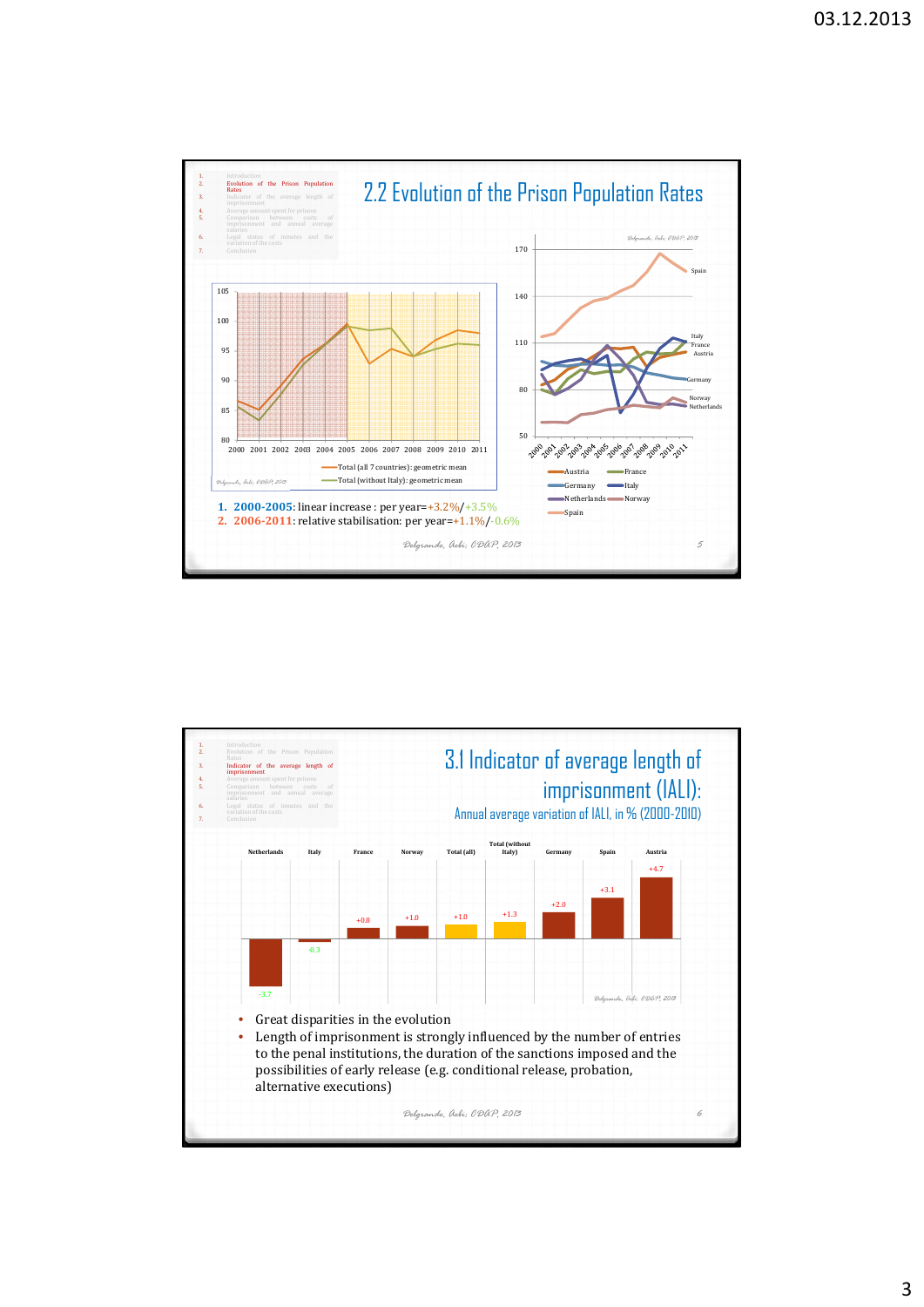

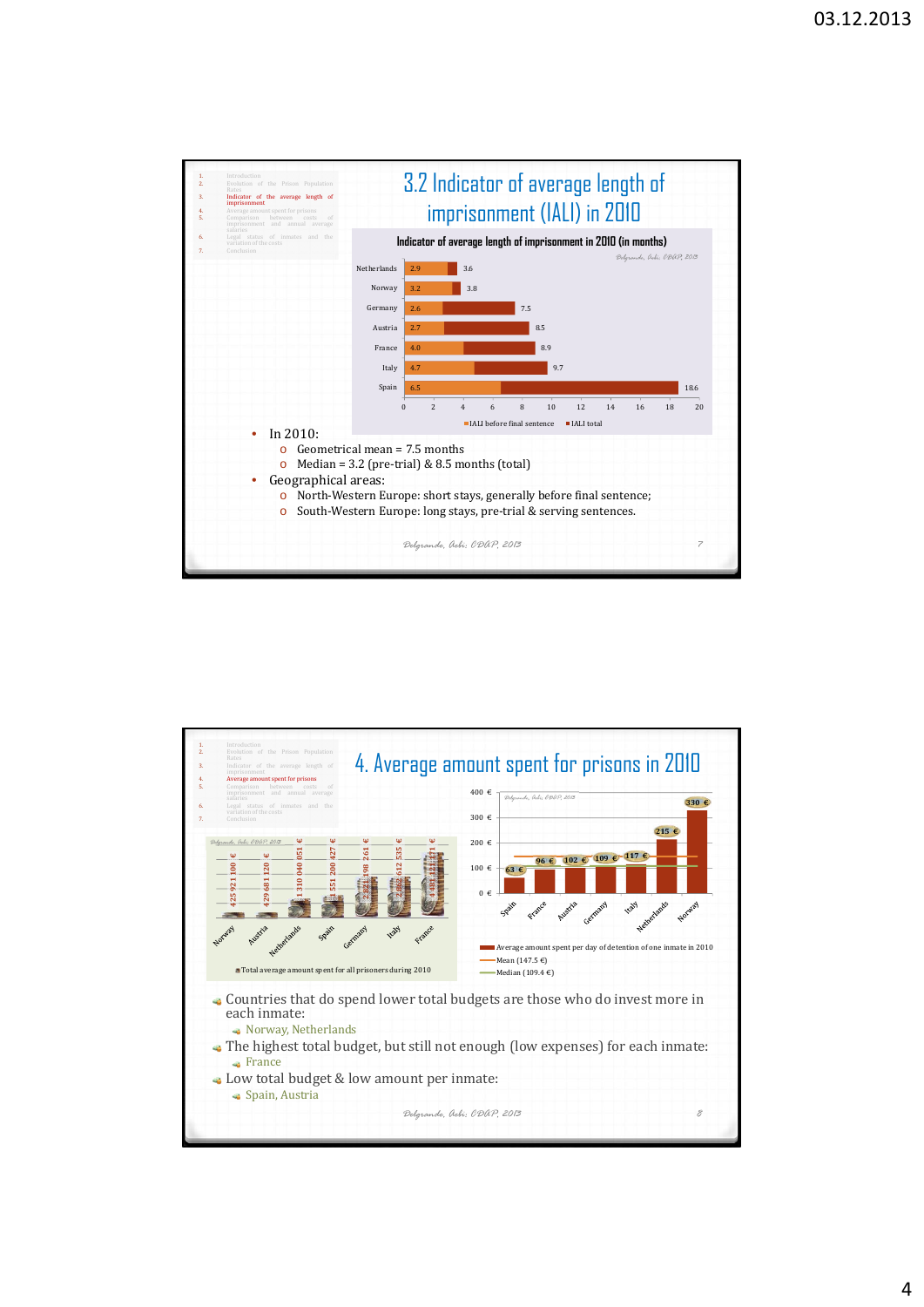

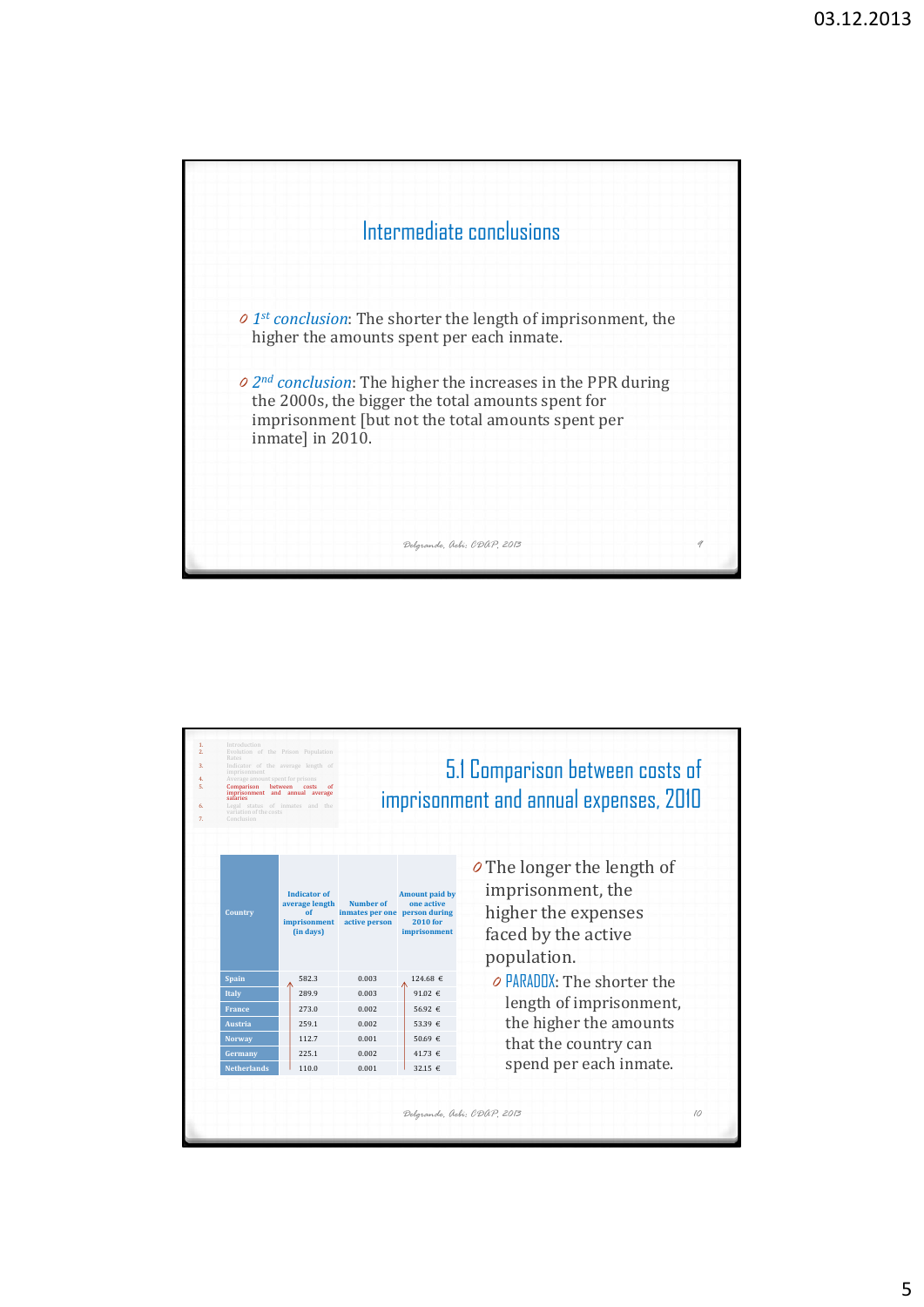

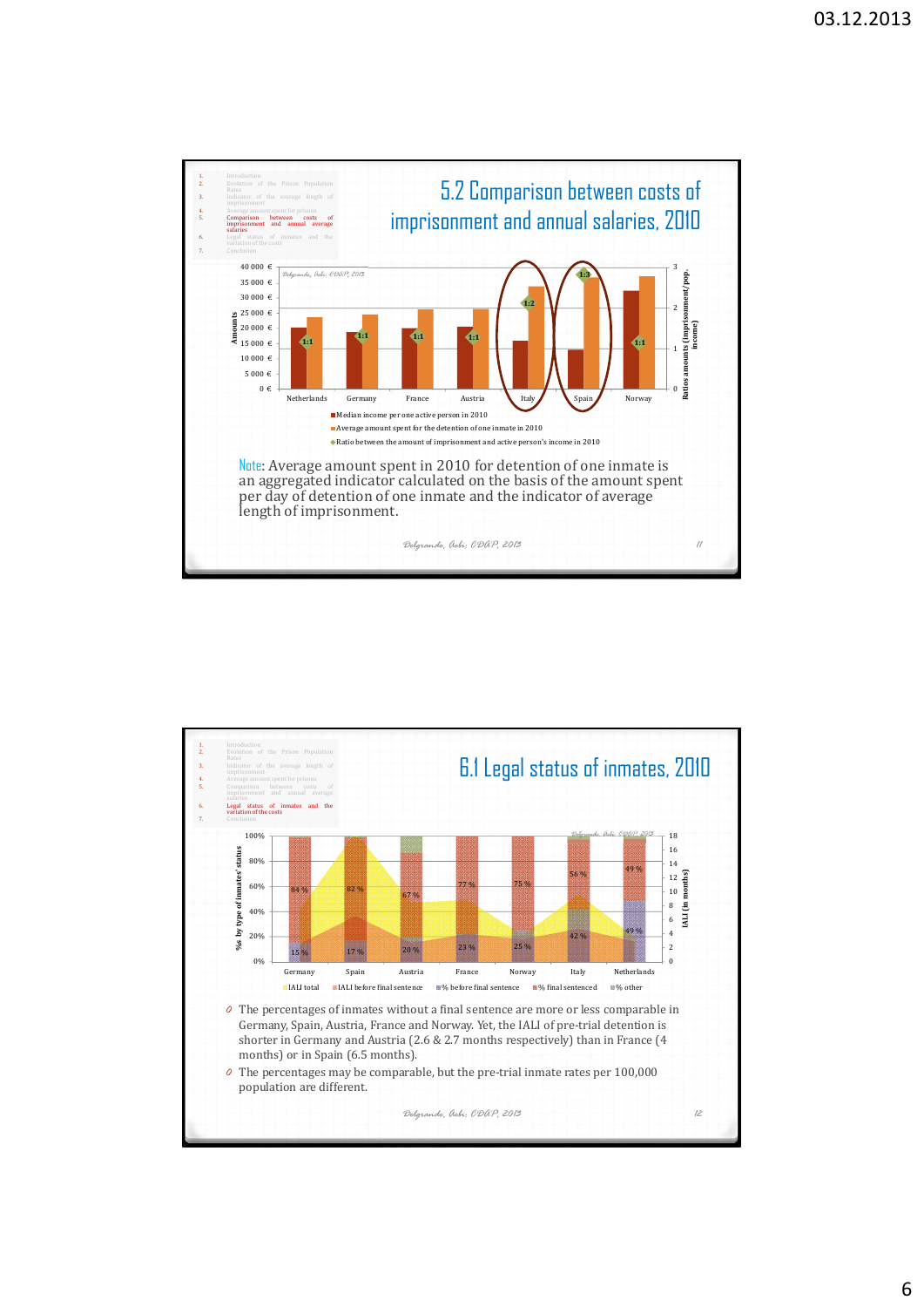| 1.<br>2.<br>3.<br>4.<br>5.<br>6.<br>7. | Introduction<br>6.2 Legal status of inmates and the variation<br>Evolution of the Prison Population<br>Rates<br>Indicator of the average length of<br>imprisonment<br>of the costs, 2010<br>Average amount spent for prisons<br>Comparison between costs of<br>imprisonment and annual average<br>salaries<br>Legal status of inmates and the<br>variation of the costs<br>Conclusion |                                                        |                                                       |                                          |
|----------------------------------------|---------------------------------------------------------------------------------------------------------------------------------------------------------------------------------------------------------------------------------------------------------------------------------------------------------------------------------------------------------------------------------------|--------------------------------------------------------|-------------------------------------------------------|------------------------------------------|
|                                        | Country                                                                                                                                                                                                                                                                                                                                                                               | <b>Total amount spent for all</b><br>prisoners in 2010 | Average amount spent<br>before final sentence in 2010 | Part of the 2 <sup>nd</sup> in the Total |
|                                        | <b>France</b>                                                                                                                                                                                                                                                                                                                                                                         | 4 481 121 171 €                                        | 492 259 810 €                                         | 11%                                      |
|                                        | Austria                                                                                                                                                                                                                                                                                                                                                                               | 429 681 120 €                                          | 69 040 944 €                                          | 16%                                      |
|                                        | <b>Spain</b>                                                                                                                                                                                                                                                                                                                                                                          | 1551200427€                                            | 348 758 140 €                                         | 23%                                      |
|                                        | Norway                                                                                                                                                                                                                                                                                                                                                                                | 425 921 100 €                                          | 119 279 820 €                                         | 28%                                      |
|                                        | <b>Netherlands</b>                                                                                                                                                                                                                                                                                                                                                                    | 1 310 040 051 €                                        | 424 082 638 €                                         | 32%                                      |
|                                        | Italy                                                                                                                                                                                                                                                                                                                                                                                 | 2862612535€                                            | 1 255 687 174 €                                       | 44%                                      |
|                                        | Germany                                                                                                                                                                                                                                                                                                                                                                               | 2821198261€                                            | <b>NA</b>                                             | <b>NA</b>                                |
|                                        |                                                                                                                                                                                                                                                                                                                                                                                       | Delgrande, Achi: CDAP, 2013                            |                                                       | 13                                       |

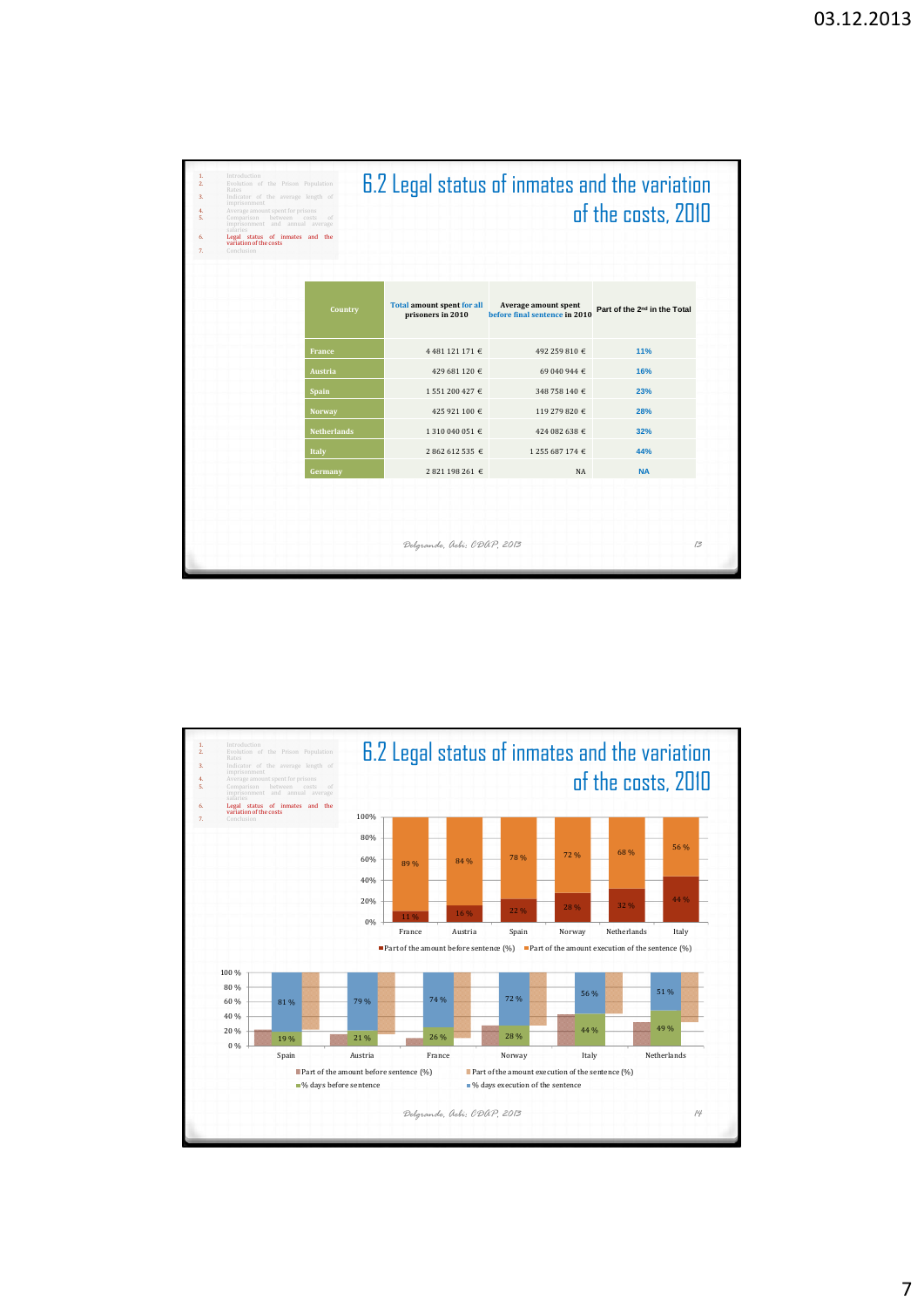